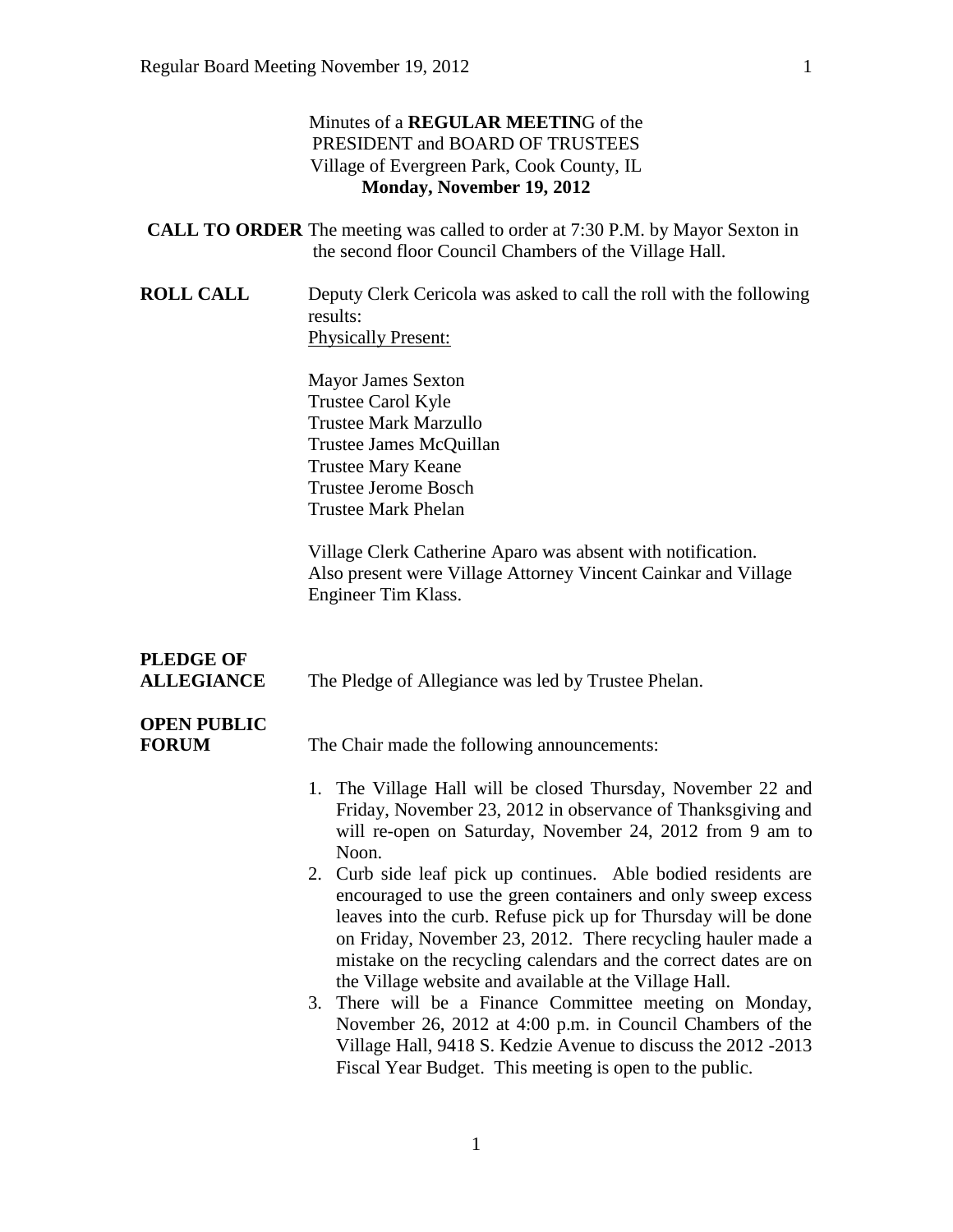4. Everyone is encouraged to contact their State and Federal representatives regarding the proposed increased train traffic from CSX railroad. **5.** Congratulations to athletes from the Mother McAuley Volleyball who finished third in State and to the Evergreen Park Mustangs Football team who lost in the semifinals. The Village is proud of all of our good students and athletes. **OPEN PUBLIC AUDIENCE** NONE. **REGULAR AGENDA** Motion by Trustee Kyle second by Trustee Phelan to waive the reading of the minutes of the November 5, 2012 Regular Meeting of the President and Board of Trustees and approved as presented

# was passed by unanimous voice vote and so ordered by the Chair.

### **RESOLUTION**

**NO. 2-2013** Motion by Trustee Marzullo second by Trustee Phelan, to approve **Resolution NO. 2-2013** with expenditures of the General Corporate Fund of \$ 120,880.91 and the Sewer and Water Fund in the amount of \$ 155,276.35 and the Capital Improvement Fund, \$116,087.58 for a total of \$393,744.84. Upon roll call, voting YES: Trustees Marzullo, McQuillan, Keane, Bosch, Phelan; and Kyle; voting NO: NONE. The motion was passed and so ordered by the Chair.

## **TREASURER'S**

**REPORT** The Chair noted due to the end of the fiscal year the Treasurer's report for November has not been finalized and will be presented at the next Board meeting on December 3, 2012.

### **BUSINESS**

#### **CERTIFICATES** NONE.

The Chair noted the grand opening of Famous Dave's Ribs at 95<sup>th</sup> & Richmond in Evergreen Park. There was an accident with a vehicle that drove through the front window. Fortunately, no one was hurt in the incident. Thanks to our Police and Fire Department for a job well done.

#### **ORDINANCE**

**NO. 30-2012** Motion by Trustee Bosch second by Trustee McQuillan, to approve **ORDINANCE NO. 30-2012 , " AN ORDINANCE OF THE VILLAGE OF EVERGREEN PARK APPROVING AN EASEMENT AGREEMENT AND EXTINGUISHMENT OF EASEMENT AND RELEASE AGREEMENT FOR THE ALLEY LOCATED ADJACENT TO 3159 WEST 95TH STREET AND 9505-9530 SOUTH KEDZIE AVENUE,**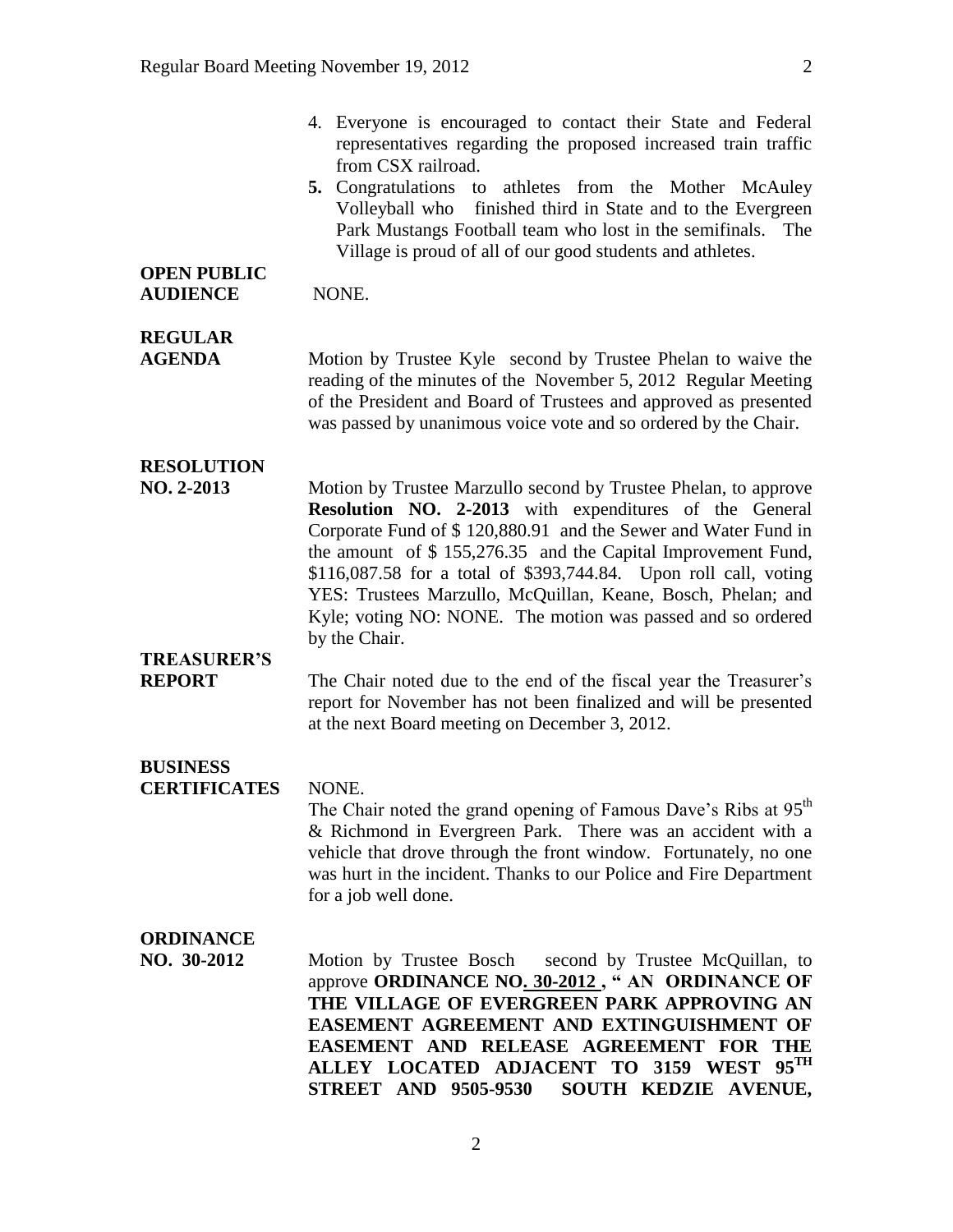**EVERGREEN PARK, ILLINOIS."** This property will be used to accommodate the future Culver's Restaurant. Upon roll call voting YES: Trustees McQuillan, Keane, Bosch, Phelan, Kyle and Marzullo; voting NO: NONE. The Motion was passed and so ordered by the Chair.

## **LIQUOR LICENSE EXTENSION**

**OF HOURS** Motion by Trustee Marzullo second by Trustee McQuillan to approve the request to temporarily extend liquor license hours until 3:00 a.m. for Bleeker's, Barraco's, and Harte's Tap on November 30, 2012 and December  $14<sup>th</sup>$  and 31st, 2012 and January 19, February  $1<sup>st</sup>$  and  $23<sup>rd</sup>$  in 2013. The Chair noted this extension includes all the license holders not just the requesters. He added There were no problems with the previously extended hours but if one problem occurs this extension is terminated. Upon roll call voting YES: Trustees Keane, Bosch, Phelan, Marzullo and McQuillan; voting NO: Trustee Kyle. The Motion was passed and so ordered by the Chair.

## **IML DUES**

**REQUEST** Motion by Trustee Phelan second by Trustee Keane to approve the payment of Illinois Municipal League Membership dues for 2013 in the amount of \$1,343.00 for the period of January 1, through December 31, 2013. Upon roll call voting YES: Trustees Bosch, Phelan, Kyle, Marzullo, McQuillan and Keane; voting NO: NONE. The Motion was passed and so ordered by the Chair.

#### **ZBA MINUTES 11/13/2012**

**CHASE/CULVERS** Motion by Trustee Marzullo second by Trustee Keane to approve the Zoning Board of Appeals Minutes of the November 13, 2012 meeting and concur with their recommendation to approve a variation with Chase Bank  $(3157 \text{ W. } 95^{\text{th}} \text{ St.})$  and Culvers Restaurant (9505-35 S. Kedzie). Upon roll call voting YES: Trustees Phelan, Kyle, Marzullo, McQuillan, Keane and Bosch; voting NO: NONE. The Motion was passed and so ordered by the Chair.

#### **MARCH 4 MEG MEMORIAL**

Motion by Trustee Phelan second by Trustee Kyle to approve the request from Mrs. Nancy Donovan and Mrs. Mary Pat McGeehan to hold a "March 4 Meg, Memorial 5 K Walk/ Run on March 30, 2103 around Circle Park in Evergreen Park." Mrs. Donovan requested the run to use funds for research on the first anniversary of her daughter Meg's death from melanoma. The Chair expressed